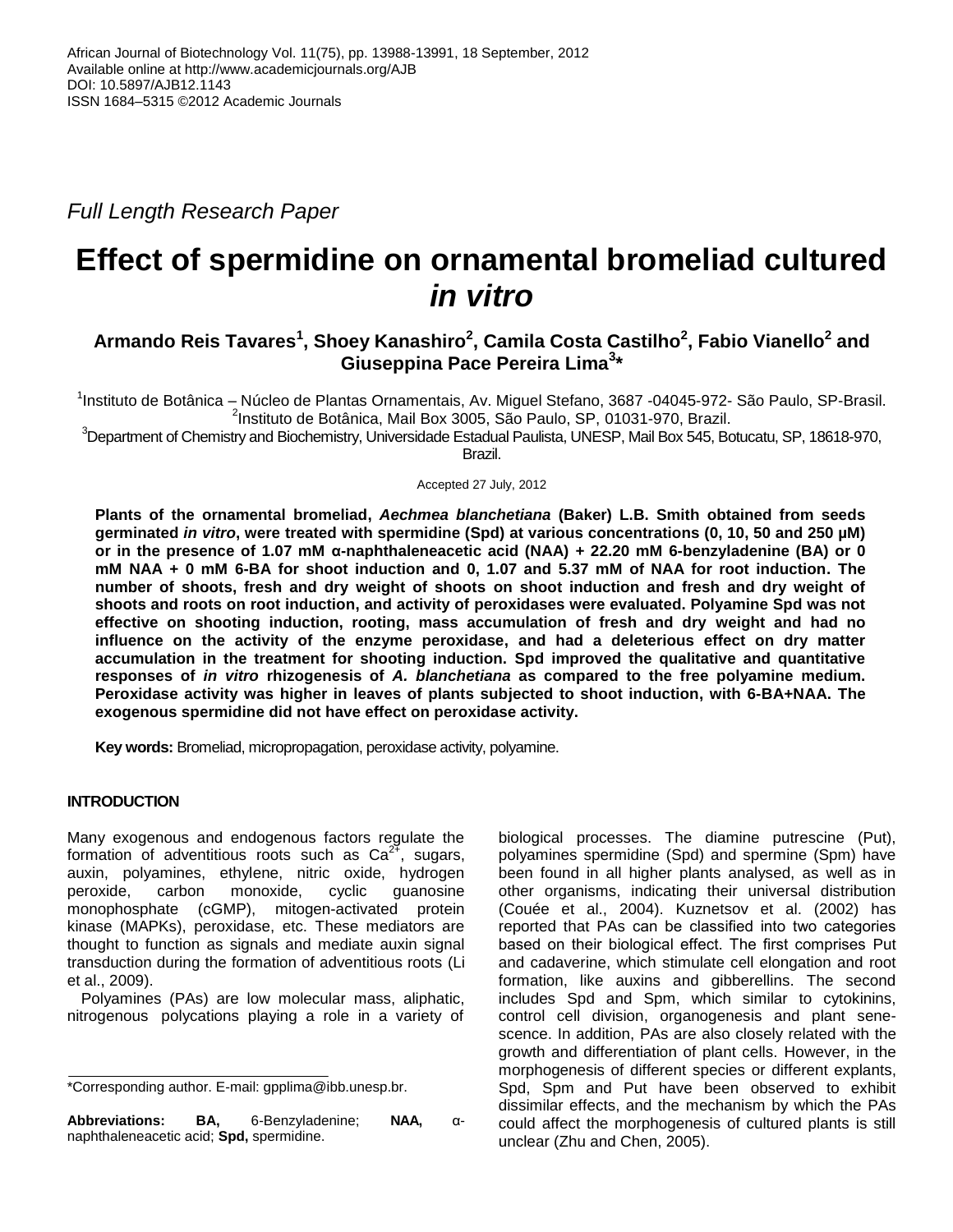|                  |           | SΝ                   | LMF                |                  | LDM           |              |  |
|------------------|-----------|----------------------|--------------------|------------------|---------------|--------------|--|
| $Spd$ ( $\mu$ M) | FM        | <b>SIM</b>           | FM                 | <b>SIM</b>       | FM            | <b>SIM</b>   |  |
| 0                | $1.00Ab*$ | $10.81^{Ba}$         | 1.06 <sup>Aa</sup> | $1.27^{Aa}$      | $0.096^{Aa}$  | $0.067^{Ab}$ |  |
| 10               | 1.00Ab    | 14.06 <sup>ABA</sup> | $0.59^{ABb}$       | $1.42^{Aa}$      | $0.069^{ABa}$ | $0.074^{Aa}$ |  |
| 50               | 1.00Ab    | $15.44^{Aa}$         | $0.62^{ABb}$       | $1.56^{Aa}$      | $0.071^{ABa}$ | $0.089^{Aa}$ |  |
| 250              | 1.00Ab    | $15.79^{Aa}$         | $0.54^{Bb}$        | 1.54 $^{\sf Aa}$ | $0.061^{Bb}$  | $0.085^{Aa}$ |  |

**Table 1.** Shoot number (SN), fresh (LFM) and dry (LDM) matter of leaves of *A. blanchetiana* cultured *in vitro* in 6-BA + NAA free medium (FM) or in 1.07 mM NAA + 22.20 mM 6 BA shoot induction medium (SIM).

\*Means with the same capital letter within the column and smaller letter within the row are not significantly different by Tukey's test (*P* ≤ 0.05).

Currently, many studies have sought to correlate possible biochemical differences with the tissue regeneration processes, since visual identification is subjective and applied only after prolonged periods of cultivation. Thus, biochemical markers may help to identify early regenerative processes during differentiation, growth and somatic embryogenesis. The activities of various antioxidant enzymes such as catalase (CAT, EC 1.11.1.6), peroxidase (POX, EC 1.11.1.7) and polyphenoloxidase (PPOX, EC 1.10.3.1), along with biochemical parameters (such as reducing and non reducing sugars, starch, total proteins, phenols and proline contents) were studied in regenerating and non-regenerating calluses (Shriram et al., 2008).

*Aechmea blanchetiana* (Baker) L. B. Smith is a bromeliad native to northeastern Brazil, also known as Porto Seguro bromeliad. They are herbaceous or epiphytes, rhizomatous, perennials growing 60 to 90 cm height, with attractive leaves and flowering stems. Furthermore, they are widely used as ornamental plant in gardens and parks (Kanashiro et al., 2009). The present work was designed to determine the effect of Spd on *A. blanchetiana* (Bromeliaceae) in the induction of rooting and shooting phases during the *in vitro* culture of *A. blanchetiana* on the basis of morphogenetic observations and peroxidase activity measurements.

#### **MATERIALS AND METHODS**

*A. blanchetiana* plantlets were obtained from seeds germinated *in vitro* and cultured for 160 days on Murashige and Skoog (1962) (MS) modified medium with half concentration of macronutrients and supplemented with 30 g L<sup>-1</sup> sucrose and 7 g L<sup>-1</sup> agar.

The treatments consisted of modified MS medium with or without plant growth regulators: 1.07 mM α-naphthaleneacetic acid (NAA) + 22.20 mM 6-benzyladenine (BA) (Galvanese et al., 2007) and Spd at concentrations of 0, 10, 50 and 250 µM for shoot induction and 0, 1.07 and 5.37 mM of NAA and 0, 10, 50 and 250 µM of Spd for root induction. MS medium was modified with half strength macronutrients, liquid (without agar) and supplemented with 30 g  $L^{-1}$ sucrose. Spd was sterilized by filtration with a millipore filter system. The cultures were maintained in a room with photoperiod of 12 h (28 lumen m<sup>-2</sup> s<sup>-1</sup>), temperature of 25  $\pm$  2°C and culture media were changed every 30 days. The study design was in a factorial scheme  $(2 \times 4$  for shoot induction and  $3 \times 4$  for root induction), with each plot consisting of 10 vessels with six plants each. Peroxidase

activity was determined according to Lima et al. (1999). Supernatants (extracts) were obtained following homogenization of fresh tissue samples in 0.2 M phosphate buffer, pH 6.7 and centrifugation at 4°C. Activity determination was accomplished with 20 mM hydrogen peroxide, 4 mM aminoantipyrine and 10 mM phenol, and the results were expressed in µmol of  $H_2O_2$  decomposed g<sup>-1</sup> min<sup>-1</sup>.

Data were analyzed by analysis of variance (ANOVA) and Tukey test (*p* < 0.05), using Assistat 7.6 (Silva and Azevedo, 2009). The parameters analyzed were the number of shoots, fresh and dry weight of shoots for shoot induction and fresh and dry weight of shoots and roots for root induction, as well as the peroxidase activity.

### **RESULTS AND DISCUSSION**

The polyamine Spd used alone on MS medium did not promote shoot induction. However, when associated with the plant growth regulators, 6-BA and NAA, it stimulated the growth of shoots in *A. blanchetiana* plants cultured *in vitro*, with an increase of approximately 50% in the number of new shoots. Spd showed a deleterious effect on dry and fresh weight of leaves, especially when used at higher concentration of spermidine (Table 1). The use of exogenous polyamines represents a simple way to enhance endogenous polyamine content and, in some cases, to stimulate plant regeneration (Takeda et al., 2002). It was expected that the exogenously application of Spd, would be able to induce shoot formation, since PAs, including Spd, have been suggested to be implicated in morphogenic processes, such as somatic embryogenesis and regeneration, either indirectly through the release of nitric oxide or through inhibition of ethylene biosynthesis (Venkatachalam and Bhagyalakshmi, 2008). According to Wang et al. (2009), the exogenous addition of PAs, mainly Spd or Put increase the endogenous levels of PAs and also promoted the frequency of conversion of protocorm-like body to shoots, as demonstrated in *Dendrobium huoshanense*.

Spd alone or associated with 1.07 mM NAA had no effect on rooting treatment of *A. blanchetiana* (Table 2). Moreover, together with 5.37 mM NAA, Spd exogenous had a significant effect on the induction of roots and in fresh and dry matter of roots and fresh matters of leaves (Table 2). Some reports show that treatment with auxin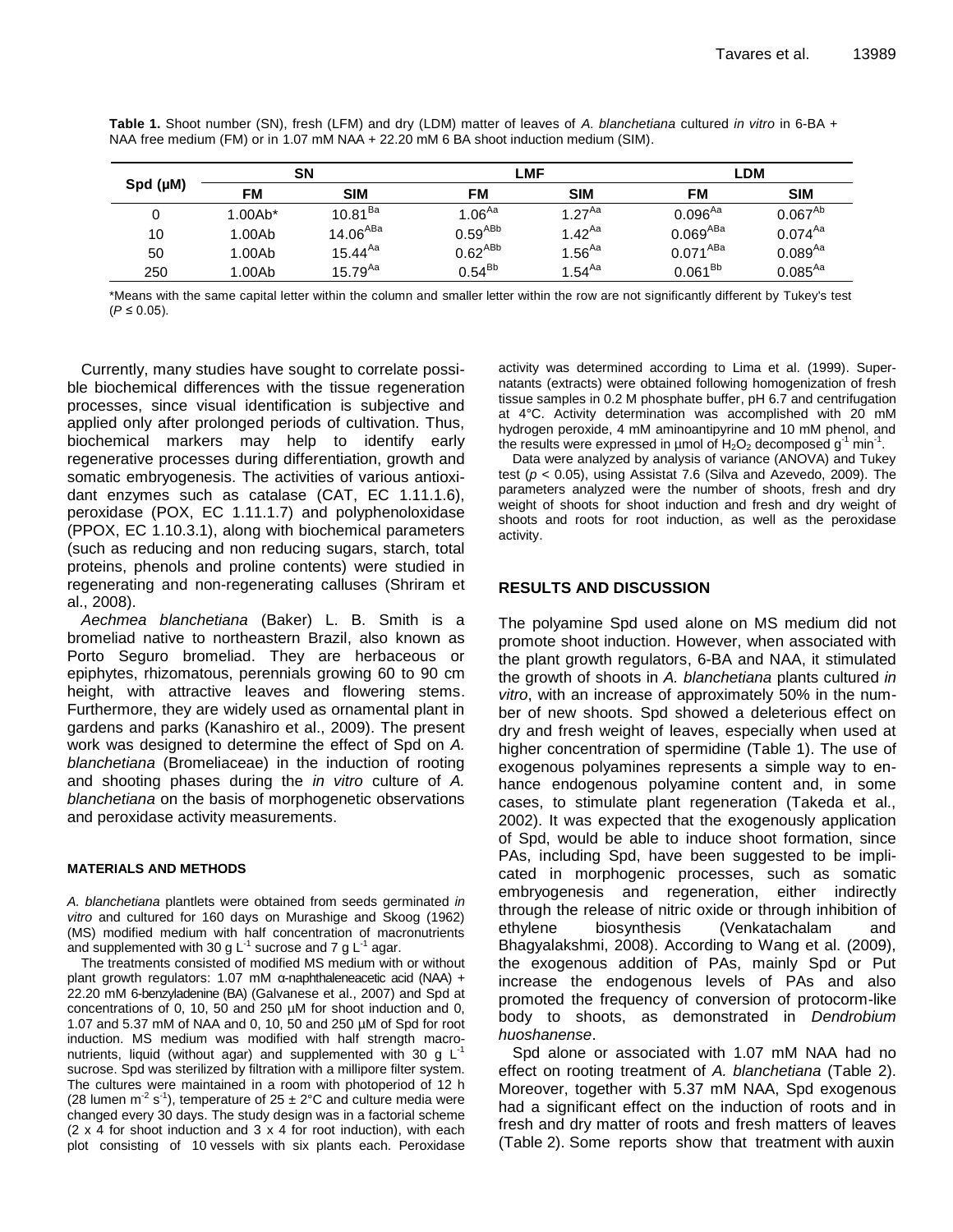|               | <b>FMR</b>    |               |               | <b>DMR</b>   |              |                      | LFM          |                    |               | <b>LDM</b>   |                      |              |
|---------------|---------------|---------------|---------------|--------------|--------------|----------------------|--------------|--------------------|---------------|--------------|----------------------|--------------|
| Spd $(\mu M)$ | NAA (mM)      |               |               | NAA (mM)     |              |                      | NAA (mM)     |                    |               | NAA (mM)     |                      |              |
|               |               | 1.07          | 5.37          |              | 1.07         | 5.37                 | 0            | 1.07               | 5.37          |              | 1.07                 | 5.37         |
| $\Omega$<br>v | $0.062^{Ab*}$ | $0.217A^{ab}$ | $0.420^{Ba}$  | $0.011^{Ab}$ | $0.039^{Aa}$ | $0.058^{Ba}$         | $0.680^{Ab}$ | .007 <sup>Ab</sup> | $2.365^{Ba}$  | $0.048^{Ab}$ | $0.119^{Aa}$         | $0.144^{Aa}$ |
| 10            | $0.042^{Ac}$  | $0.275^{Ab}$  | $0.652^{ABa}$ | $0.007^{Ab}$ | $0.034^{Ab}$ | $0.069^{ABa}$        | $0.425^{Ac}$ | $.631^{Ab}$        | $2.605^{ABa}$ | $0.034^{Ab}$ | $0.110^{ABa}$        | $0.121^{Aa}$ |
| 50            | $0.090^{Ab}$  | $0.202^{Ab}$  | $0.628^{ABa}$ | $0.010^{Ab}$ | $0.025^{Ab}$ | 0.064 <sup>ABa</sup> | $0.617^{Ab}$ | $1.415^{Aab}$      | $2.273^{ABa}$ | $0.040^{Ab}$ | 0.097 <sup>ABa</sup> | $0.117^{Aa}$ |
| 250           | $0.053^{Ab}$  | $0.170^{Ab}$  | $0.807^{Aa}$  | $0.008^{Ab}$ | $0.017^{Ab}$ | $0.090^{Aa}$         | $0.470^{Ab}$ | $1.025^{Ab}$       | $3.085^{Aa}$  | $0.037^{Ab}$ | $0.064^{Bb}$         | $0.145^{Aa}$ |

**Table 2.** Fresh and dry matter of roots (FMR and DMR) (g) and leaves (LFM and LDM) of *A. blanchetiana* cultured *in vitro* in medium free and with growth regulators for 120 days.

\*Means with the same capital letter within the column and smaller letter within the row are not significantly different by Tukey's test (*P* ≤ 0.05).

Table 3. Peroxidase activity (µmol H<sub>2</sub>O<sub>2</sub> decomposed g<sup>-1</sup> min<sup>-1</sup>) of *A. blanchetiana* plants cultured *in vitro*. Plants were grown in auxin (NAA)-free or in NAA-containing medium for 120 days.

|          | <b>NAA</b>                  |             |                     | <b>NAA</b><br>Peroxidase activity in leaves |             |                     | $NAA + 6 BA$<br>Peroxidase activity in leaves |                             |  |
|----------|-----------------------------|-------------|---------------------|---------------------------------------------|-------------|---------------------|-----------------------------------------------|-----------------------------|--|
| Spd (µM) | Peroxidase activity in root |             |                     |                                             |             |                     |                                               |                             |  |
|          |                             | 1.07        | 5.37                |                                             | 1.07        | 5.37                | $0$ mM NAA + 0 mM 6-BA                        | 1.07 mM NAA + 22.20 mM 6-BA |  |
|          | $0.38^{Aa*}$                | $0.49^{Aa}$ | 0.64 <sup>ABa</sup> | $3.02^{bA}$                                 | $6.20^{aA}$ | 3.57 <sup>abA</sup> | $1.00^{bA}$                                   | 3.27 <sup>aA</sup>          |  |
| 10       | $0.61^{Aa}$                 | $0.58^{Aa}$ | $0.40^{Ba}$         | $5.80^{aA}$                                 | $2.43^{bB}$ | $4.61^{abA}$        | 1.02 <sup>bA</sup>                            | $3.18^{aA}$                 |  |
| 50       | $0.43^{Aa}$                 | $0.46^{Aa}$ | $0.45^{Ba}$         | $3.26^{aA}$                                 | $2.68^{aB}$ | $3.92aA}$           | 0.50 <sup>bA</sup>                            | $3.18^{aA}$                 |  |
| 250      | $0.64^{Aab}$                | $0.55^{Ab}$ | $0.94^{Aa}$         | $3.84^{aA}$                                 | $2.43^{aB}$ | 2.91 <sup>aA</sup>  | 0.64 <sup>bA</sup>                            | $3.69aA}$                   |  |

\*Means with the same capital letter within the column and smaller letter within the row are not significantly different by Tukey's test (*P* ≤ 0.05).

(indolbutiric acid, IBA) and polyamine (putrescine) promoted root number per cutting in *Corylus avelana*, while the use of diamine does not induce the formation of roots (Cristofori et al., 2010).

Peroxidase activity was lower in roots of *A. blanchetiana* when compared with leaves (Table 3), combined or not with NAA. The use of the growth regulators, NAA + 6-BA, increased peroxidase activity. The application of exogenous Spd did not promote changes in peroxidase activity in roots of plants cultivated with NAA or NAA + 6-BA; however, when 1.07 NAA was applied, the peroxidase activity was decreased. In this study, the enzyme did not alter the exogenous Spd, and the results show that the enzyme could act by signaling the morphogenesis and plant growth processes in *A. blanchetiana* cultured *in vitro*.

There was no correlation between the increased activity of the enzyme and the formation of roots. Other studies show a correlation between the increase in peroxide value and formation of roots. Higher concentrations of  $H_2O_2$  were required during the formation and development of adventitious roots in cucumber and mung bean which functioned as a signal molecule, involved in the

auxin-induced formation of adventitious roots (Li et al., 2009). Libik et al. (2005) found a higher concentration of  $H_2O_2$  in morphogenic callus and consequently supported the hypothesis that  $H_2O_2$ may be produced in excess due to the disruption of oxidative balance which in turn may promote the expression of genes responsible for the initiation of morphogenesis. In this study, we found no correlation between peroxidase activity and organogenesis, even with the addition of Spd, as recently demonstrated for other species; although polyamine metabolism and regulation are complex processes involving multiple genes,